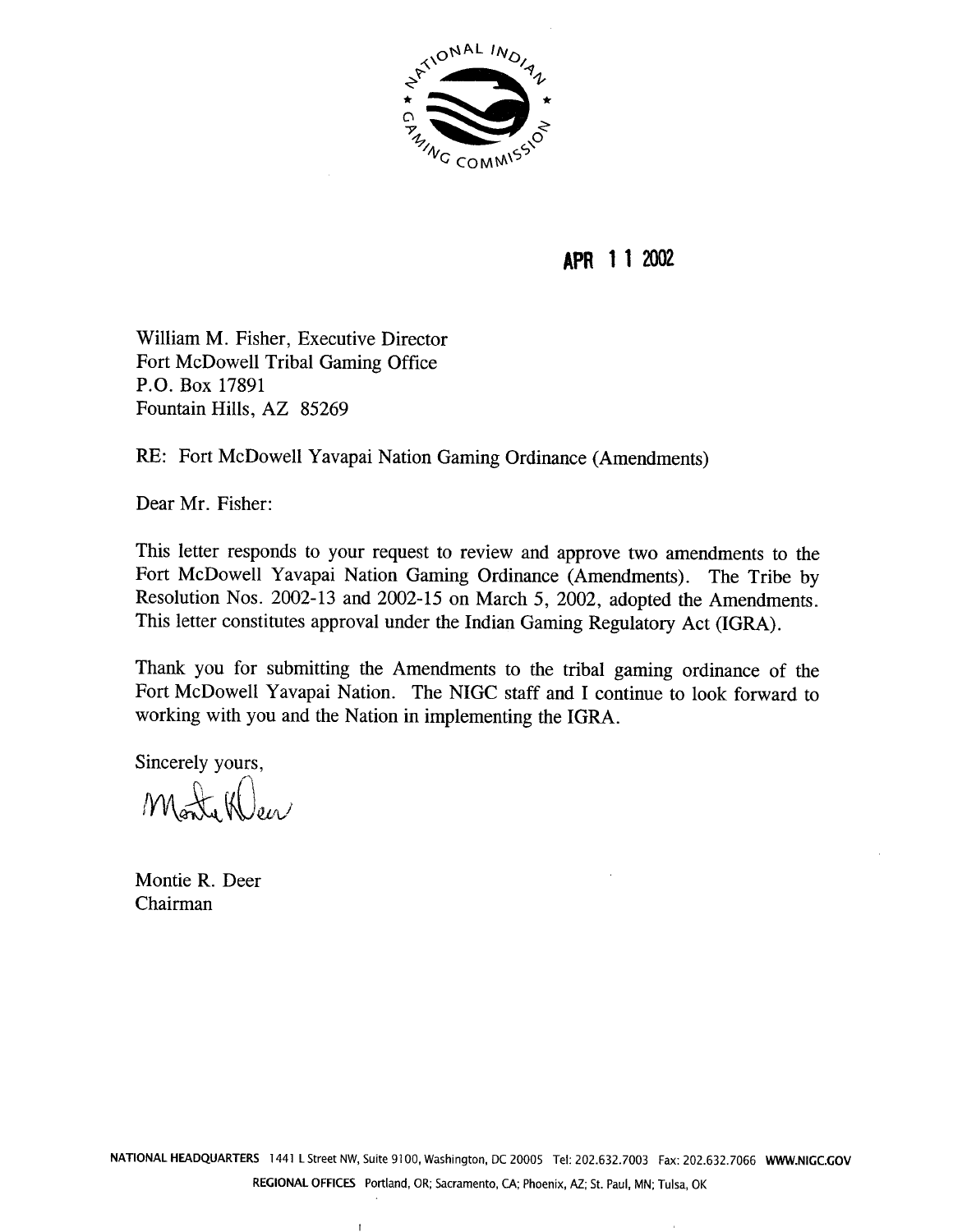Fort McDowell Yavapai Nation Jax (480) 837-1630 P.O. Box 17779, Fountain Hills, AZ 85269 Phone (480) 837-5121 Treasurer Larry Doka Vice President Robin Russell President Dr. Clinton M. Pattea

Council Member Gwen Bahe

Council Member Benedict Smith, Sr.

*/3* Resolution No. Ft.McD **2002--** 

**WHEREAS,** Fort McDowell Yavapai Nation ("Nation")(formerly known as the Fort McDowell Mohave-Apache Indian **Community)** is a sovereign govcmmental entity governed by a Constitution and its **governing** body is known **as** the Fort McDowell Yavapai Nation Tribal Council; and

**WHEREAS,** The Nation is committed to **mering** the self suficiency, economic development, and self-governance of **the** Nation and **Mering the** well **being** of the Nation's **members;** and

**WHEREAS,** The Nation owns and operates a subordinate economic enterprise known as the Fort McDowell **Casino ("Casino"),** and the Nation regulates the Casino through a separate division known as the Tribal Gaming Office; and

**WHEREAS,** The authority of the Tribal **Gaming Office** to regulate the Casino is contained the Nations's Gaming Ordinance and the Tribal-State Compact with **the State** of **Arizona.** 

**WHEREAS, The Gaming Ordinance currently requires that all persons who supply goods or** services in an amount in excess of \$10,000 in any single month be licensed by the Tribal Gaming Office; and ,

**WHEREAS,** In order to promote self-sufficiency and self-governance of the Nation, the Nation **desires** to provide **the** Tribal Gaming Office **with** expanded licensing authority over certain supplies of **goods** and **services** to **the** Casino who **are** not cvnently required to be licensed either under the **Gaming** Ordinance or **the Tribal-State** Compact; **and** 

**WHEREAS, The** Nation believes that the rules and regulations governing this additional licensing authority over vendors supplying a lesser amount of **goods** or services are best left to internal regulations of the **Tribal Gaming** Office that can **be** amended and **revised as needed; and** 

**NOW, THEREFORE,** BE IT **RESOLVED,** that the Fort McDowell Yavapai Nation Tribal Council approves the following **amendment** to the Gaming Ordinance of the Fort McDowell Yavapai Nation:

Add a new section  $11(a)(vi)$  as follows:

For **eacb** person providing goods or services **within** or without the **Gaming** Facility. and their Principals, who are not licensed pursuant to subsection (a)(v) above, the Tribal Gaming Office may

**Page 1 of 2**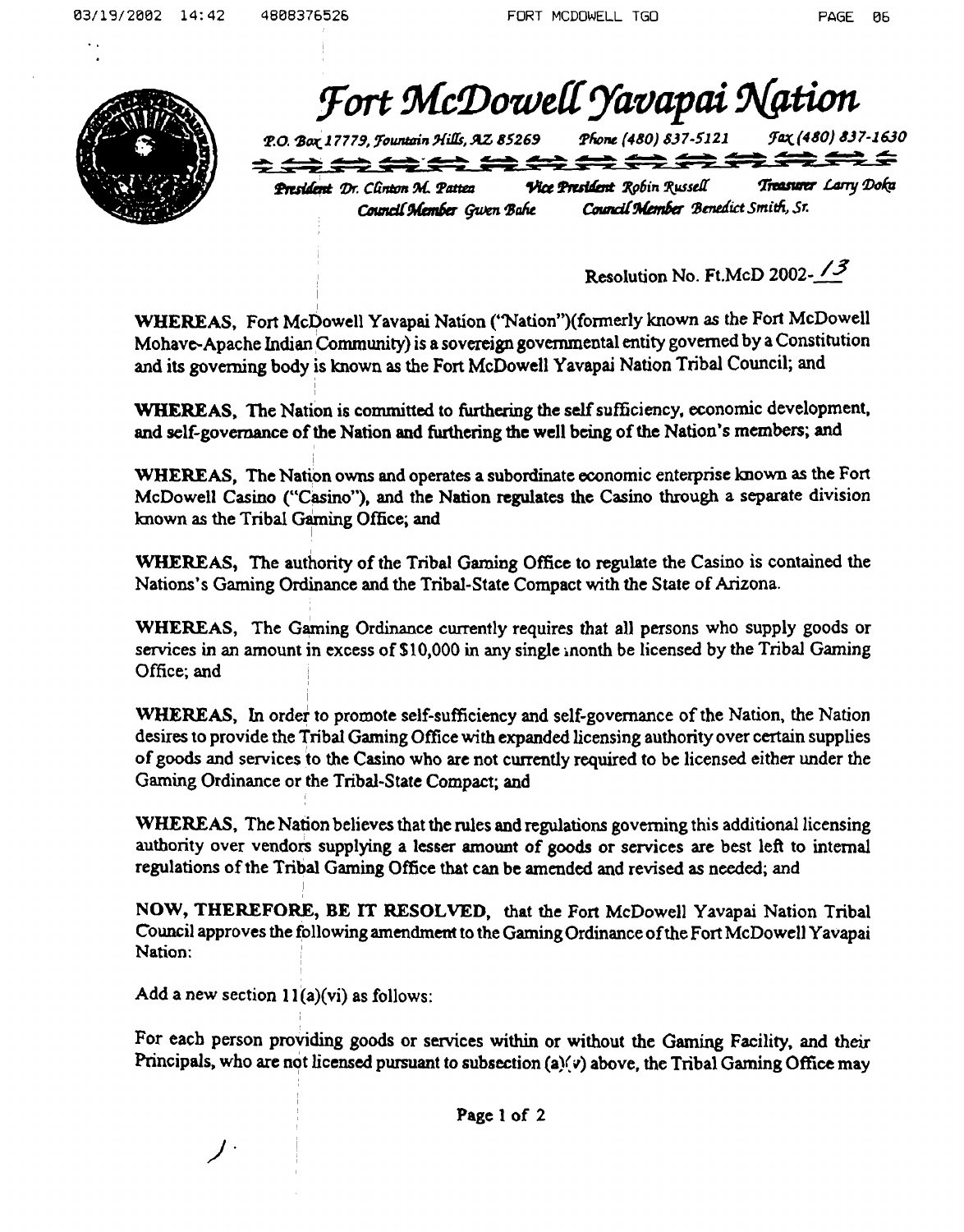require the person to obtain a **Class** B vendor license. Applicants br Class B vendor licenses are not subject to all of the procedures and requirements applicable to other licenses set forth in this Ordinance. The Tribal Gaming Office shall promulgate, review and revise (as necessary) appropriate separate regulations to **govern** the **Class** B vendor license process and requirements.

**BE** IT **FURTHER RESOLVED,** that the Tribal Council authorizes the President or his authorized representative to execute any required document in order to accomplish this **amendment.** 

## CERTIFICATION

Pursuant to the authority contained in Article V, Sections  $13(A)(2)(3)(6)$  and  $13(B)(1)(2)$  of the Constitution of the Fort McDowell Yavapai Nation, ratified by the Tribe on October 19, 1999,<br>the foregoing Resolution No. Fort MCD 2002-13 was adopted on this 5 day of *March*<br>2002, at a Special Community Council meeti the foregoing Resolution No. Fort MCD 2002-13 was adopted on this 5 day of *March*<br>2002, at a Special Community Council meeting held at the Fort McDowell Yavapai Nation, at which<br>a quorum of 4 members were present and 1 we and O abstained.

Dr. Clintdn M. **Pattea** 

President, Tribal Council

Date: 3/5/02

**Pansy** 'I'horn; **Secretary** 

**/A%z4i/lZ/7sw2-7**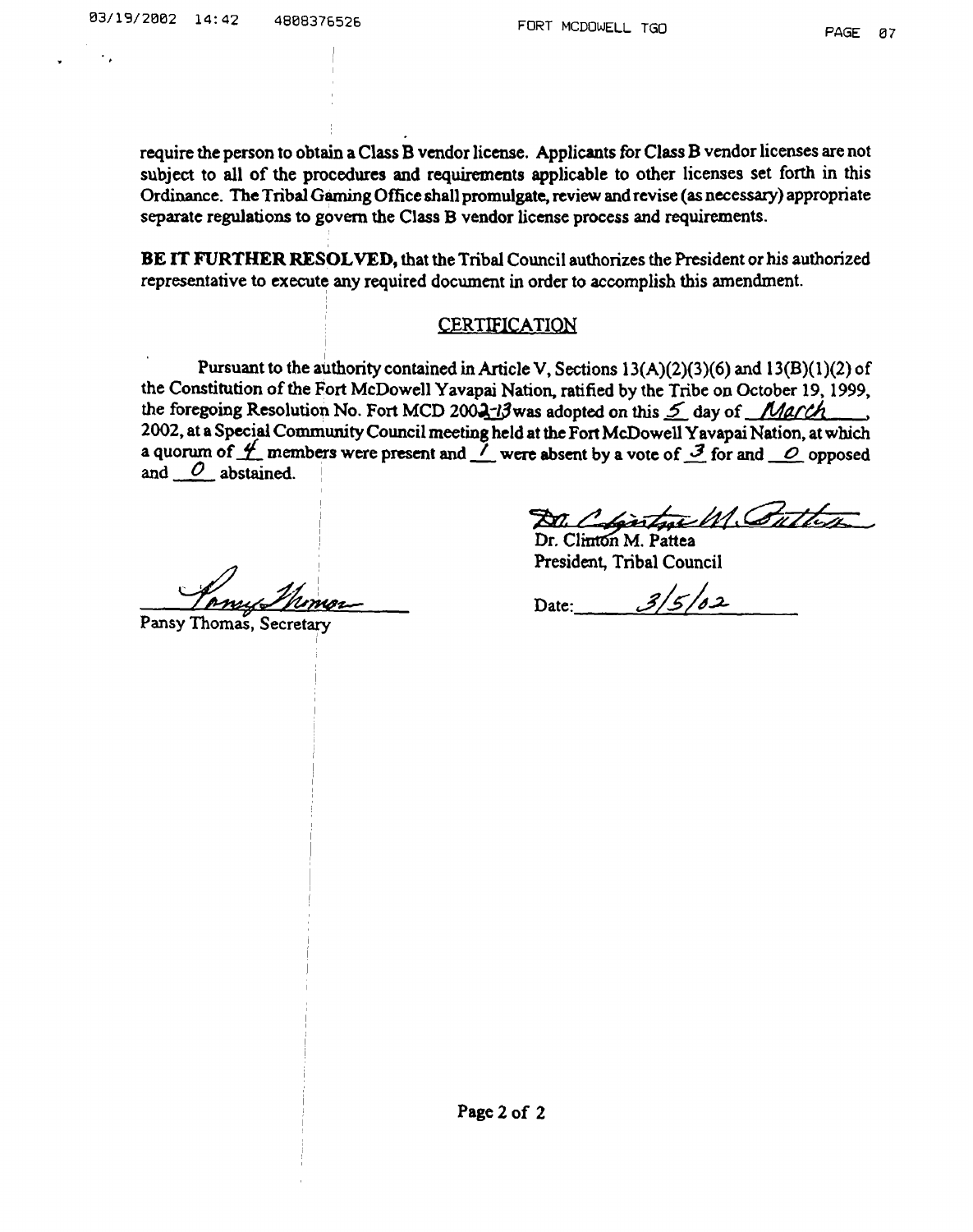

Fort McDowell Yavapai Nation

Fax (480) 837-1630 P.O. Box 17779, Jountain Hills, AZ 85269 Phone (480) 837-5121 <del>∢⇔≥≈≈≈≈≈≈≈≈≈≈≈≈</del>

President Dr. Clinton M. Pattea Council Member Gwen Bahe

Vice President Robin Russell

Treasurer Larry Doka Council Member Benedict Smith, Sr.

Resolution No. Ft. McD 2002- **15** 

- WHEREAS, the Fort McDowell Yavapai Nation is a federally recognized Indian tribe organized pursuant to Section 16 of the Indian Reorganization Act of 1934: and
- **WHEREAS,** the Fort McDowell Yavapai Nation, pursuant to the **Indian** Gaming Regulatory Act, 25 U.S.C. Section 270 1 et set., and its inherent sovereignty, owns **and** operates a **tribal gaming casino, cummtly known** as "Fort McDowell Casino," located entirely within the exterior boundaries of the Fort McDowell Yavapai Nation; and
- **WHEREAS,** the Fort McDowell Casino purchases goods and services fiom a variety of individuals and corporate vendors, who, pursuant to the a Compact between the State of **Arizona** and the Fort McDowell Yavapai Nation and the Tribal **Gaming Ordinance,** may be required to be licensed or permitted by the Fort McDowell Yavapai Nation to do business with the casino; and
- WHEREAS, the Fort McDowell Yavapai Nation, pursuant to the Indian Gaming Regulatory Act, has enacted a **Gaming** Ordinance, which provides **fbr** the Fort McDowell Yavapai Nation's Tribal Gaming Office to conduct background investigations related to applicants for employment in gaming and non-gaming positions at the casino, Tribal regulatory positions **within** the Nation, as well **as** background investigabons relating to applicants for vendor licenses, as required by the Compact and Tribal Gaming **Ordinance** for the purpose of tribal licensing or permitting said individuals; and
- WHEREAS, the Arizona Department of Public Safety maintains a central state repository for the purpose of maintaining information concerning events and convictions of persons for public offenses in Arizona; and
- WHEREAS, the Arizona Department of Public Safety is authorized, pursuant to A.R.S. Section 41-1750, to provide criminal history information to the Fort McDowell Yavapai Nation to enable the Nation, through its Tribal Gaming Office, to evaluate prospective or current licensees, employees, volunteers. and contract employees; and
- WHEREAS, the Federal Bureau of Investigation (FBI) is authorized, pursuant to Public Law 92-544, to exchange identification records with officials of the state and local governments for employment or licensing purposes; and
- WHEREAS, the Fort McDowell Yavapai Nation, through its Tribal Gaming Office, wishes to obtain **state and** federal criminal **history** records investigation information from the Arizona Department of Public Safety, which information is to be used solely for the